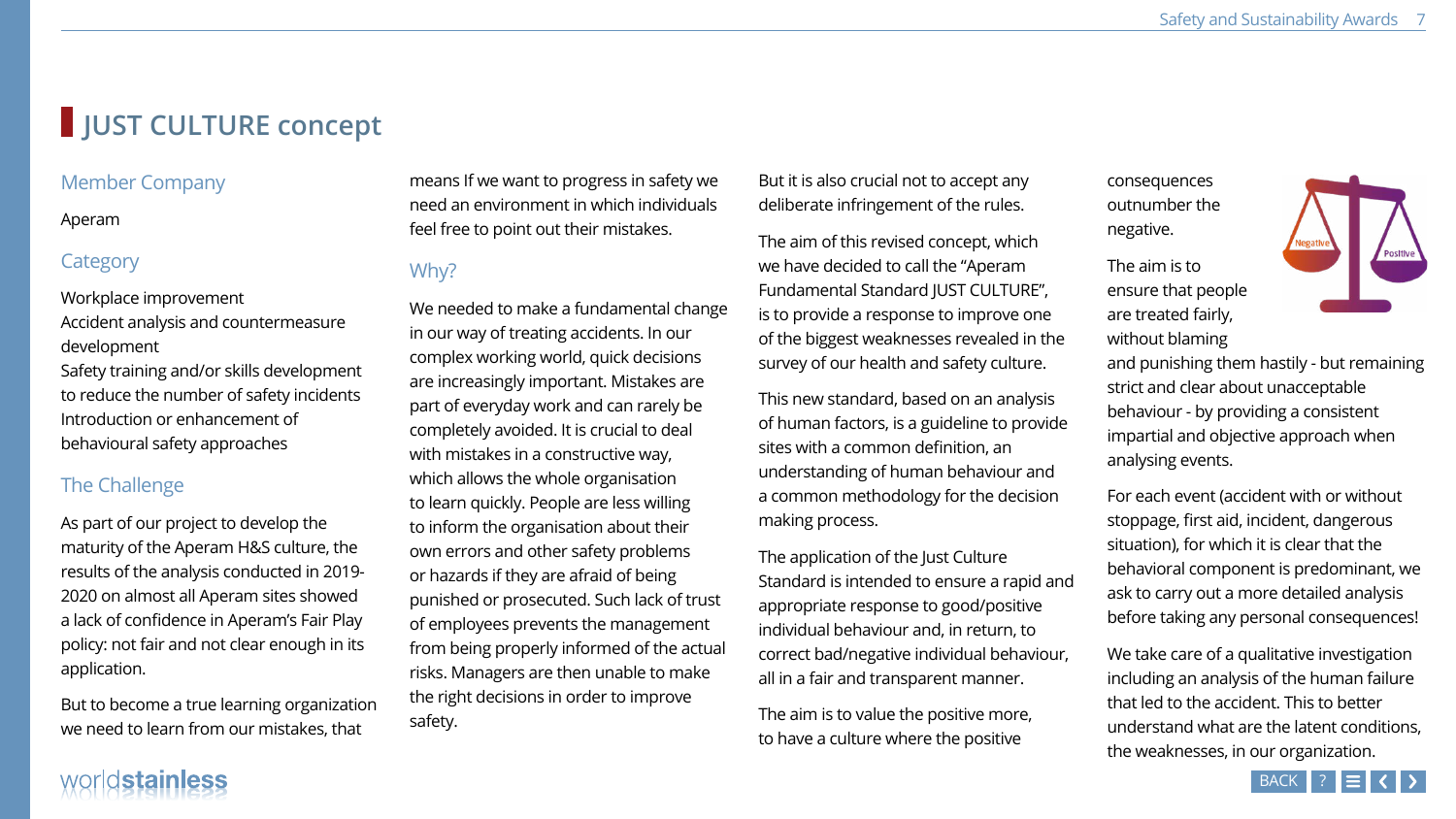The treatment of positive aspects should be given more weight than the treatment of negative aspects - at least 4 times more.

It is important to have a clear procedure for deciding how a breach of the rules should be dealt with depending on the type of behaviour: is it an error of action, an error of understanding or a deliberate violation, and if so for what reasons? The appropriate measures may then vary from coaching to discipline.

look for literature. We found the Mo for a Just and Fair Culture from Patric Hudson immediately appealing. The culture philosophy is already used in considerable number of high reliabil organisations such as the oil and gas industries, airlines and hospitals.

We defined our new standard in collaboration with the worker representatives. We called it the "Ape Fundamental Standard JUST CULTUR

Treating people fairly, not rushing to blame and punish, and taking into account the actual circumstances in which staff find themselves, encourages them to be more open and proactive in reporting hazards.

## Needed Action

We shared the principles with our To Management and gave them a training Human Behaviour. Then we gave train to the Site Managers.

In parallel, training at various levels has been launched. The "Just Culture" philosophy and the understanding c human behavior are core parts of the - Me with my team" leadership traini given at all sites to operational mana and supervisors. This 20 hours traini has been created for the specific nee

The first step was the H&S cultural maturity evaluation and its analysis.

Then we looked how other companies treat the issue of human failure and

# worldstainless

| del                                        | Aperam and translated in 10 languages. It                                                                                                                                                                                                                    |                                                                            |
|--------------------------------------------|--------------------------------------------------------------------------------------------------------------------------------------------------------------------------------------------------------------------------------------------------------------|----------------------------------------------------------------------------|
| ck                                         | includes workshops and discussion. Today                                                                                                                                                                                                                     |                                                                            |
| ! Just                                     | nearly 600 people took part to this training.                                                                                                                                                                                                                |                                                                            |
| า a<br>lity<br>S                           | For the analysis of safety incidents, a new<br>common Root Cause Analysis tool has<br>been created, taking into account the<br>human factor. This tool has been broadly<br>shared in the Health and Safety network<br>and training has been given. This tool | To r<br>perfo<br>rhici<br>rewa<br>but ti<br>by r<br>unac<br>stand<br>nalys |
| eram                                       | has been developed in consultation with                                                                                                                                                                                                                      | proce:                                                                     |
| RE"                                        | the corporate team of Environmental &                                                                                                                                                                                                                        | The a                                                                      |
| qc<br>ing on<br>aining                     | Industrial Risk Management, to ensure<br>compatibility with the needs arising from<br>the analysis of such events too.                                                                                                                                       |                                                                            |
| $\mathsf{\Xi}''$<br>)f<br>ie "Safe<br>ing, | A part of that an E-Learning on Human<br>behaviour and the main principles of<br>our JUST CULTURE standard has been<br>developed, as well as a complementary<br>training on the practical application of the<br>Root Cause Analysis principles and tool.     | In this<br>applic<br>The Li                                                |
| agers<br>ing<br>eds of                     | A 3 days training dedicated to blue collars<br>has been created. At the moment the<br>future moderators are trained.                                                                                                                                         |                                                                            |

#### 坕 **Just Culture Policy** Your safety, our priority Members at all levels of our organisation have to be einforce our safety culture and involved and engaged to achieve our common goal of mance, we recognize the necessity developing and implementing a robust and positive evelop an atmosphere of trust, in health and cafety oulture. th people are encouraged and even rded for their positive contribution . The members of the Londonship Team ensure that the attes of their reated fairly in case of human failure pertmeter apply this JUST CULTURE standard, taking special care that the positive superds of safety are dearly emphasised and that in remaining strict and clear about case of incidents people are treated fairly ceptable behaviour. . The CEOs, Heads of Region must aroune that the alles in their division have implemented the standard, with particular adention to this purpose the Aperam Just Culture<br>dard has been created in consultation with the positive aspect, in the event of an accident, they will ensure that a full investigation has been carried out, which, in addition to the ocial partners. This standard, based on an lechnical and organiselonal aspects, will include an analysis of the sis of human factors, is a guideline to human behaviour of those involved. This will help to find any newyard belond consolitants in our organization that led to the behaviour. de sites with a common definition, an standing of human behaviour and a . Human resources make sure that the lead investigators who uncover ton methodology for the decision making the root causes of the events are properly trained and unbiased. They also ensure that the local human resources policy is fully aligned with the new standard of Just Cutture. aims of this standard are: . PlantProduction managers ensure that their managers and repervisors are regularly trained and coached to build the necessary to have a culture where the positive skills which will contribute to the development of our safety culture consequences outnumber the negative, (Leadership Insteing "Safe - Me with my Team", "Error Management "Hoof Cause Analysts"...). They have to create a citriate of trust and to ensure that people are treated fairly by respect in their department and beam when dealing with errors, so that providing a consistent impartial and objective emore ane not (or do not have to be) covered up for fear of reprisets. approach when analysing events, to have a clear procedure for deciding how a Managers and supervisors have to work adh her learns ("Me with reach of the rules should be dealt with, my learn"), engaging them in the development of understandable and whether some form of coaching or discipline workable operating procedures. They have to ensure that these are fully understood and put into practice. They have also to ensure that s appropriate any breaches of the rules will not be blended. to be clear about unacceptable behaviour to help create an environment in which . The Clobel Health & Safety Team is accountable for challenging and individuals feel free to point out their providing support for the arealyses carried out and for the Instrang nistakes and help the organisation learn rom them, to become a true learning rganisation. . Employees' representatives have an important role to play in the prevention of risks in the workplace and the development of a mature health and xafety culture, they have to support the local organization on its journey to zero accident and on the implementation of the Just purpose we ask everyone to support the Culture principles. stion of the Aperam Just Culture standard. . Everyone has to speak up when incidents have occurred, when denperous situations have been observed. Everyone has to actively support our common objectives, to practice shared vigilarios and to eadership Team - The site Management use the "Stop, Think and Act" method to become a refex. Stop in front of a situation at risk, lake the time to think about how to correct the bosse and act safety. Safety is everyone's responsibility!











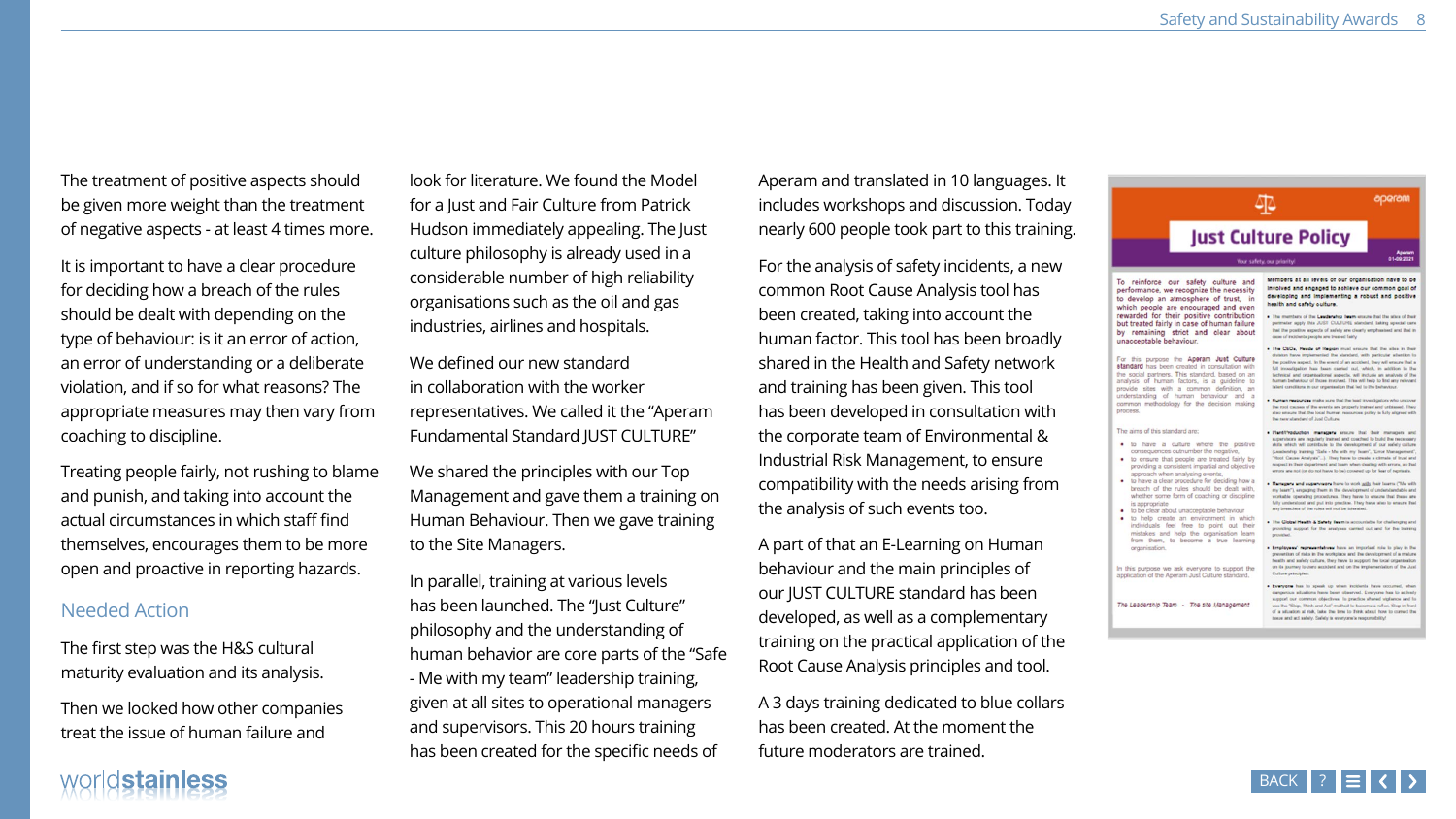## What is Just Culture?

"A Just Culture is an atmosphere of trust in which people are encouraged (even rewarded) for providing essential safety-related information, but in which they are also clear about where the line must be drawn between acceptable and unacceptable behaviour."

> Professor James Reason, 1997 Professor of Psychology, world-renowned researcher on human error

> > **Start**

By implementing these principles we become a true learning organisation, knowing its risks better and implementing effective measures. This will greatly help us on our journey to zero accidents.



first determines what caused the incident rather than blaming the person who caused it.

## Is this an example of Just Culture?



worldstainless



## **Roles and responsibilities**

Members at all levels of our organisation have to be involved and engaged to achieve our common goal of developing and implementing a robust and positive health and safety culture.



Find out which roles are involved in developing and implementing a positive health and safety culture.











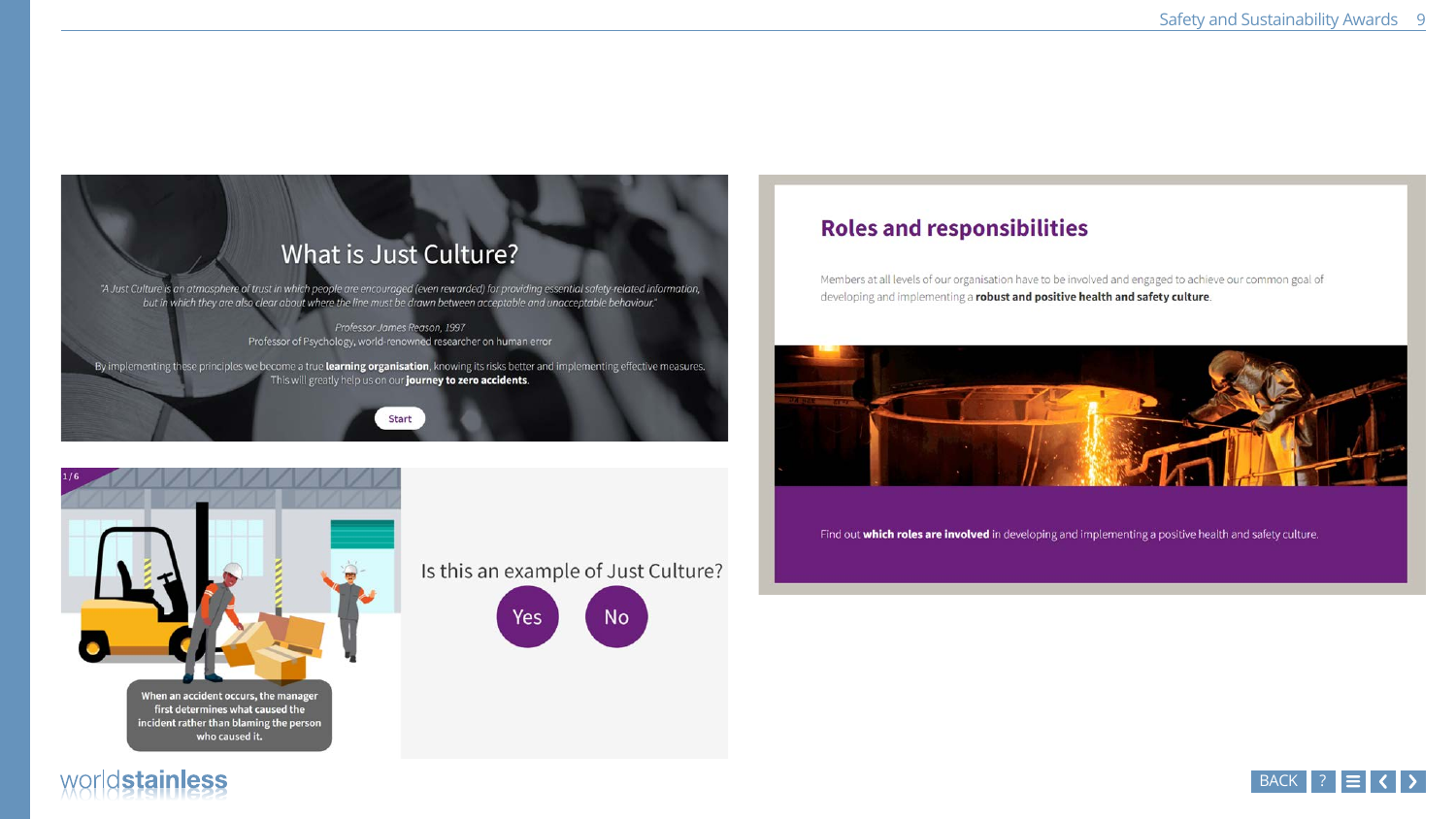#### **The 6 different** categories of positive behaviour

We can distinguish 6 different categories of positive behaviour, in line with growing personal responsibility.

Click on the + signs to discover more. Expected behaviour Intervention



# worldstainless

## The 4-Step approach of the concept

In our complex working world, quick decisions are inevitable. Errors are part of everyday work and can rarely be completely avoided. It is crucial to deal with errors constructively, which enables the entire organization to learn quickly. The focus is on root cause analysis: What exactly happened? What caused the error? How can it be prevented in the future?